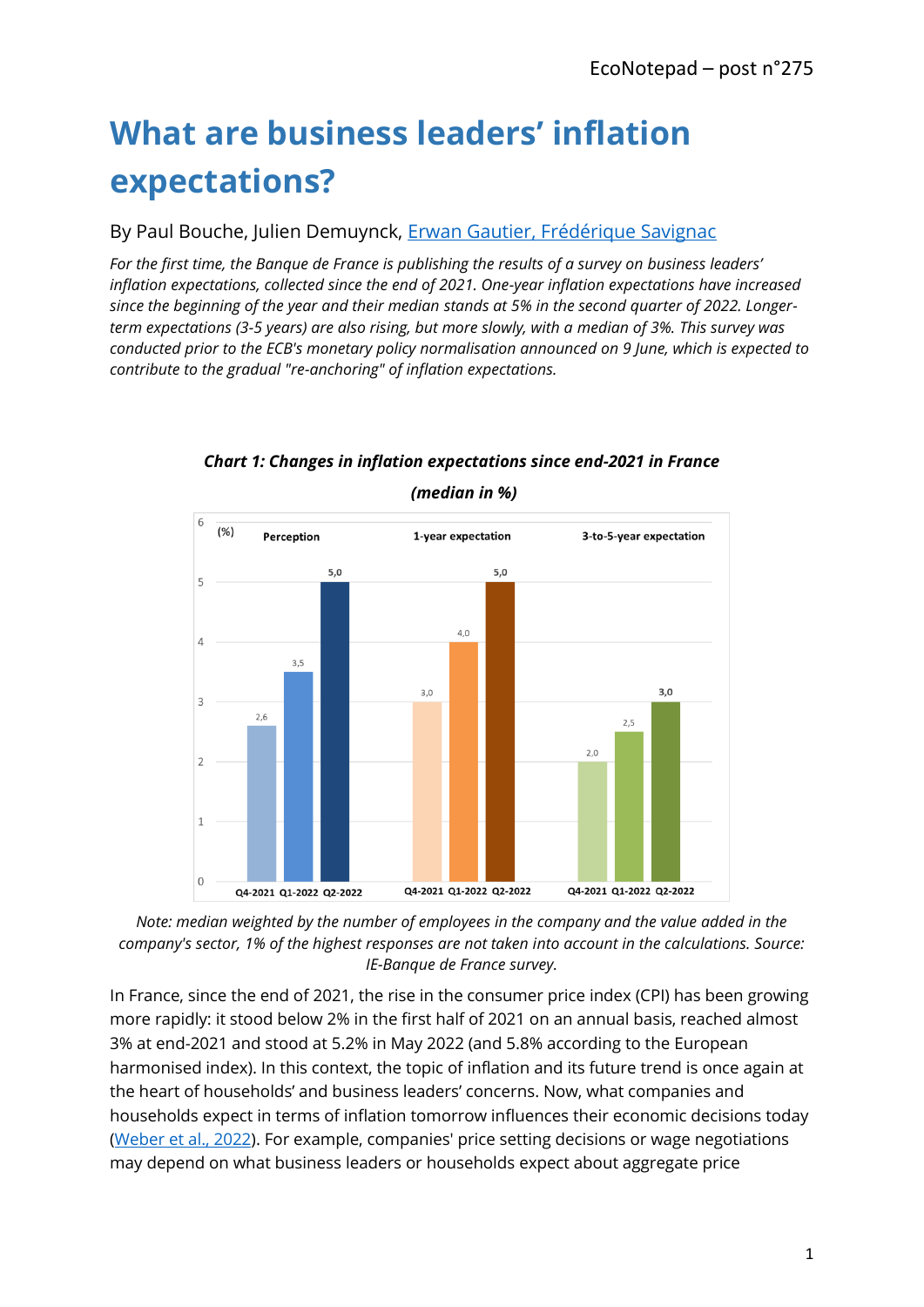developments, which ultimately affects inflation dynamics. It is therefore important for central banks to have tools that enables them to monitor economic agents' inflation expectations in real time, to ensure that they remain compatible with the monetary policy's medium-term inflation target of 2%.

[A new Banque de France survey](https://www.banque-france.fr/en/statistics/inflation/inflation-expectations) measures business leaders' inflation perception and expectations. They perceive and expect inflation to be higher today than at end-2021 (Chart 1).

### **The two-pronged challenge of measuring firms' inflation expectations**

For a long time, the only indicators available to central banks were those derived from the financial markets or from surveys of professional forecasters. However, financial market participants or forecasters do not have the same level of attention or information as households or companies on inflation issues. Their expectations therefore differ quite widely [\(Coibion et al. 2020\)](https://www.sciencedirect.com/science/article/pii/S0022199620300167?via%3Dihub) and one cannot extrapolate the expectations of financial markets and professional forecasters to businesses and households.

Today the Banque de France is publishing for the first time the results of a regular nationwide survey of business leaders on their inflation expectations regarding general consumer price developments. Setting up a tool for monitoring business expectations is a two-pronged challenge. The first challenge concerns technical feasibility: conducting such a survey requires contacting a large sample of economic decision-makers who are available to respond. To this end, the survey on corporate inflation expectations is based on the usual contacts that the Banque de France branches establish with business leaders as part of the Monthly Business Survey (MBS). The survey is designed as a short module of questions within the MBS, and this module is conducted on a quarterly basis. The second challenge consists in obtaining relevant information for monetary policy assessment: in particular, asking companies about an aggregate variable rather than its immediate environment, gathering quantitative information for a medium to long term horizon. However, most business surveys provide information on the activity of the company and the dynamics of their own sales prices and consider relatively short time horizons (a few months). Adding a module on expectations regarding general consumer price developments thus makes it possible to enrich the MBS and its assessment of the anchoring of inflation expectations.

#### **The new Banque de France survey**

Currently, in the euro area, only the Bank of Italy has conducted a national survey for over 20 years. In the world, this type of survey is being developed by central banks but is still rare [\(Candia et al. 2022\)](https://www.nber.org/papers/w30042).

After an experimental phase [\(Bouche et al., 2021\)](https://publications.banque-france.fr/mesurer-les-anticipations-dinflation-des-entreprises), the inflation expectations (IE) module of the MBS has been conducted on a national scale since the end of November 2021. Each quarter, around 1,700 companies of all sizes and sectors (industry, construction, services) are surveyed. The survey is conducted by telephone during the business interviews carried out for the MBS. In the end, over 7,000 business leaders will be contacted each year to find out what they think about inflation.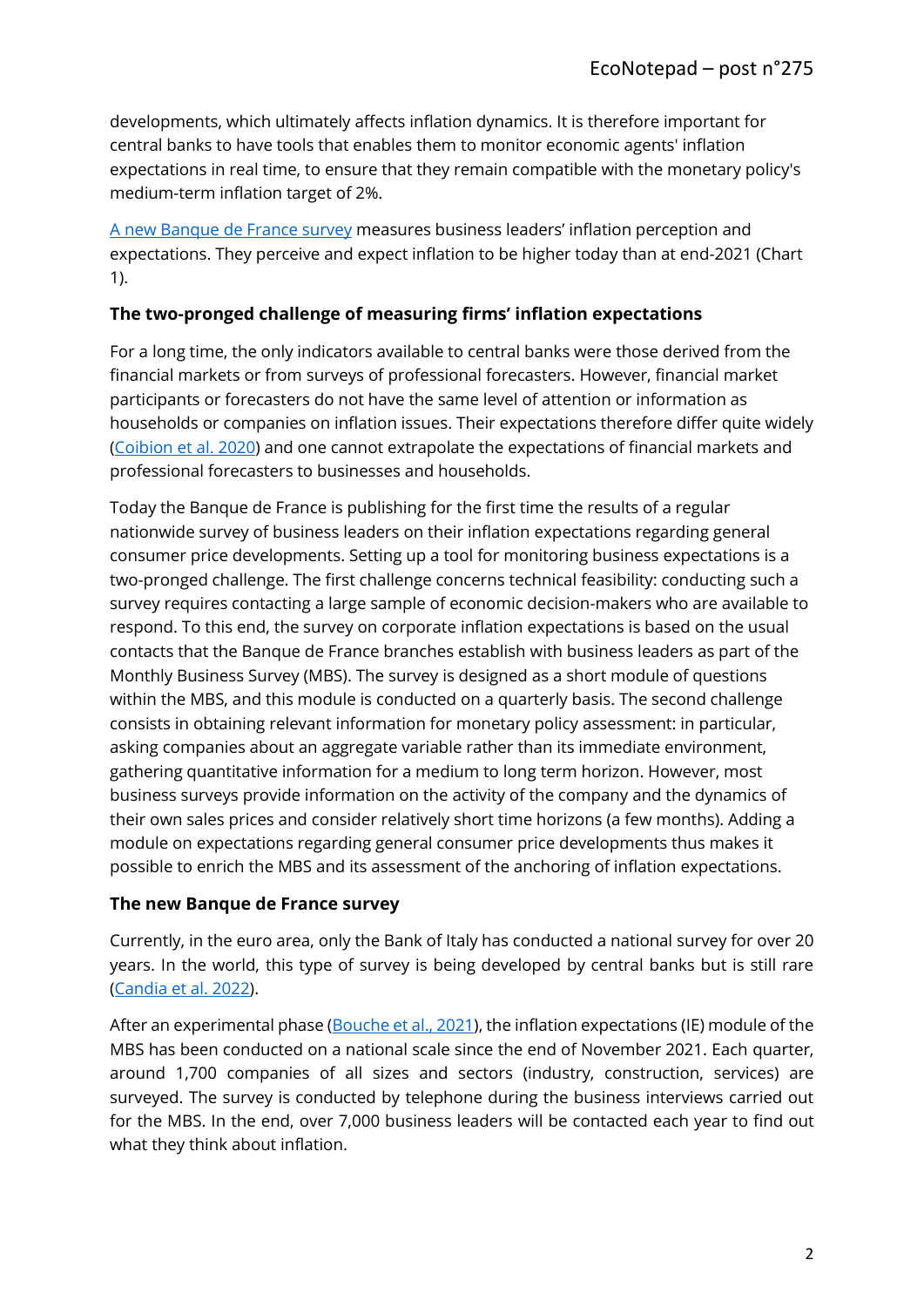The information gathered concerns business leaders' current perception of inflation, and their inflation expectations for the next year and the medium term (3 to 5 years). Each respondent is also asked about its expectations regarding wage trends over the next 12 months within the firm [\(Gautier, 2022\)](https://blocnotesdeleco.banque-france.fr/billet-de-blog/les-hausses-de-salaires-negocies-pour-2022-ou-en-est). Thanks to this survey, it is thus possible to determine, as close as possible to the reality of economic decisions, what firms think about future inflation.

## **Since end-2021, firms' inflation expectations have risen with inflation**

Since inflation picked-up in France three main conclusions about inflation expectations can be drawn from the analysis of the first three waves of the survey.

First, business leaders perceive this rise in inflation correctly; on average over the last three quarters, the average perception of inflation is close to the inflation measured by the consumer price index (CPI, INSEE). Business leaders have a relatively less upwardly biased perception of inflation than households [\(Savignac et al. 2021\)](https://www.nber.org/papers/w29376). Moreover, the dispersion of their responses has decreased significantly over the past few months and at the end of May - beginning of June 2022, almost 50% of business leaders put inflation at a level close to 5%.



*Chart 2: Distribution of one-year inflation expectations since end-2021*

*Source: IE-Banque de France survey, responses to the question "In percentage terms, what do you think the inflation rate will be in one year in France?*

The second conclusion is that for the past three quarters business leaders have been expecting inflation to remain close to its current level in the short term. In the second quarter of 2022, the median of their one-year expectations stands at 5% and the mean at 5.7%. About 1 in 5 business leaders expect inflation to be around 5% in a year's time, half expect it to be higher than 5%, but nearly 1 in 3 expect it to be lower than 5%. This "disagreement" reflects quite different scenarios from one company to another on the future inflation profile and may affect business leaders' decisions. Finally, this dispersion of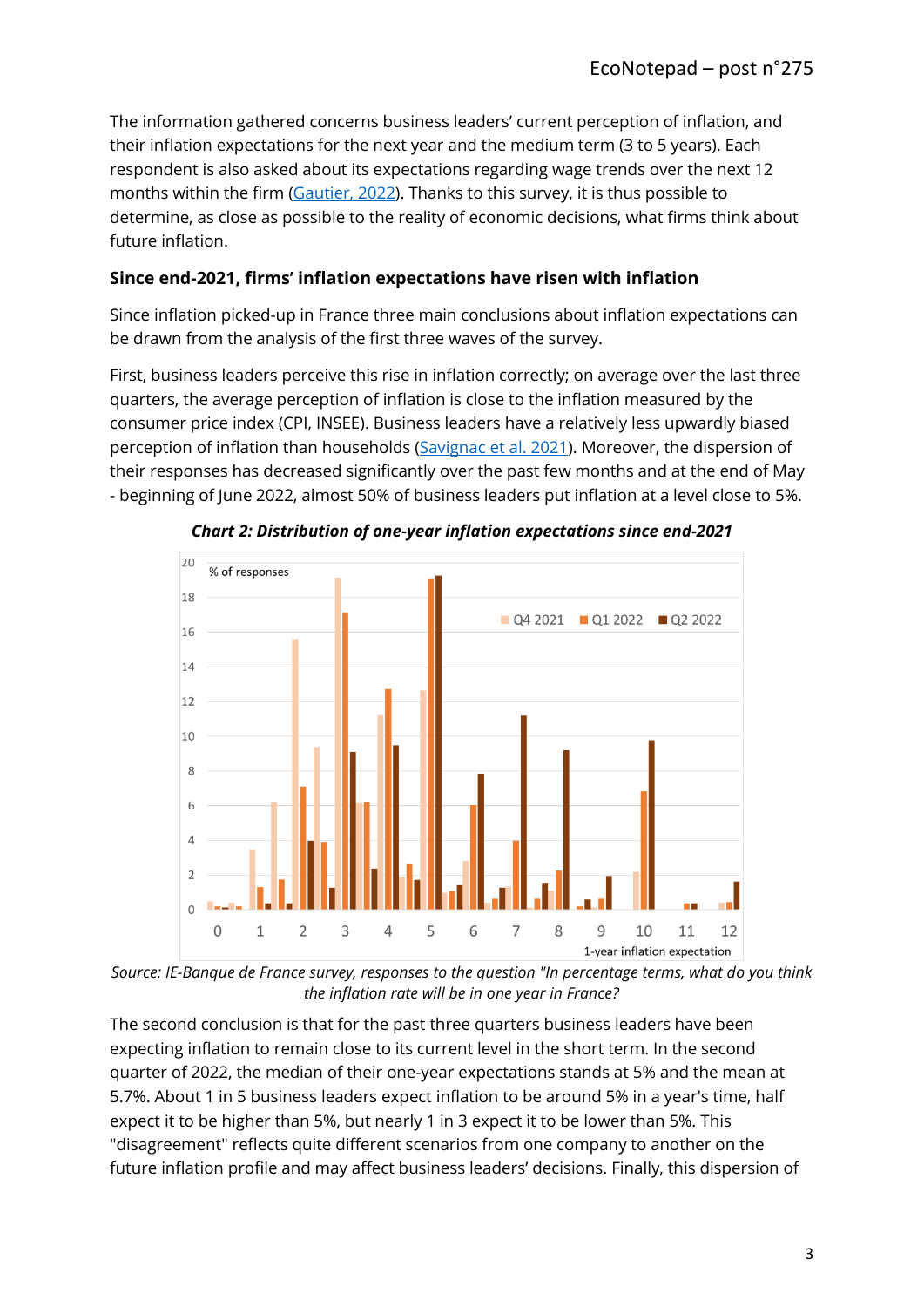inflation expectations is greater than that of their perception and has also increased sharply in recent months (Chart 2).



*Chart 3: Distribution of three to five year inflation expectations since end-2021*

*Source: IE-Banque de France survey, responses to the question "In percentage terms, what do you think the inflation rate will be in three to five years in France?*

The third finding is that three to five year inflation expectations are much lower than one year expectations, driven in particular by rising energy prices. The median of these expectations is 3% in the second quarter of 2022 and a significant proportion of business leaders (about 35%) expect inflation to return to around 2% in the long term. Moreover, the dispersion of responses on the long-term expectation is much more limited than for the one-year horizon, which suggests that business leaders tend to agree more widely on a decline in inflation in the long term (Chart 3). However, medium term expectations increased slowly between the end of 2021 and June 2022. While 2% remains the most frequent response given by business leaders on their long-term expectations, the share of firms expecting an inflation rate above 2% has increased. The gradual normalisation of monetary policy recently decided by the ECB Governing Council on 9 June aims at anchoring medium-term inflation expectations around 2%.